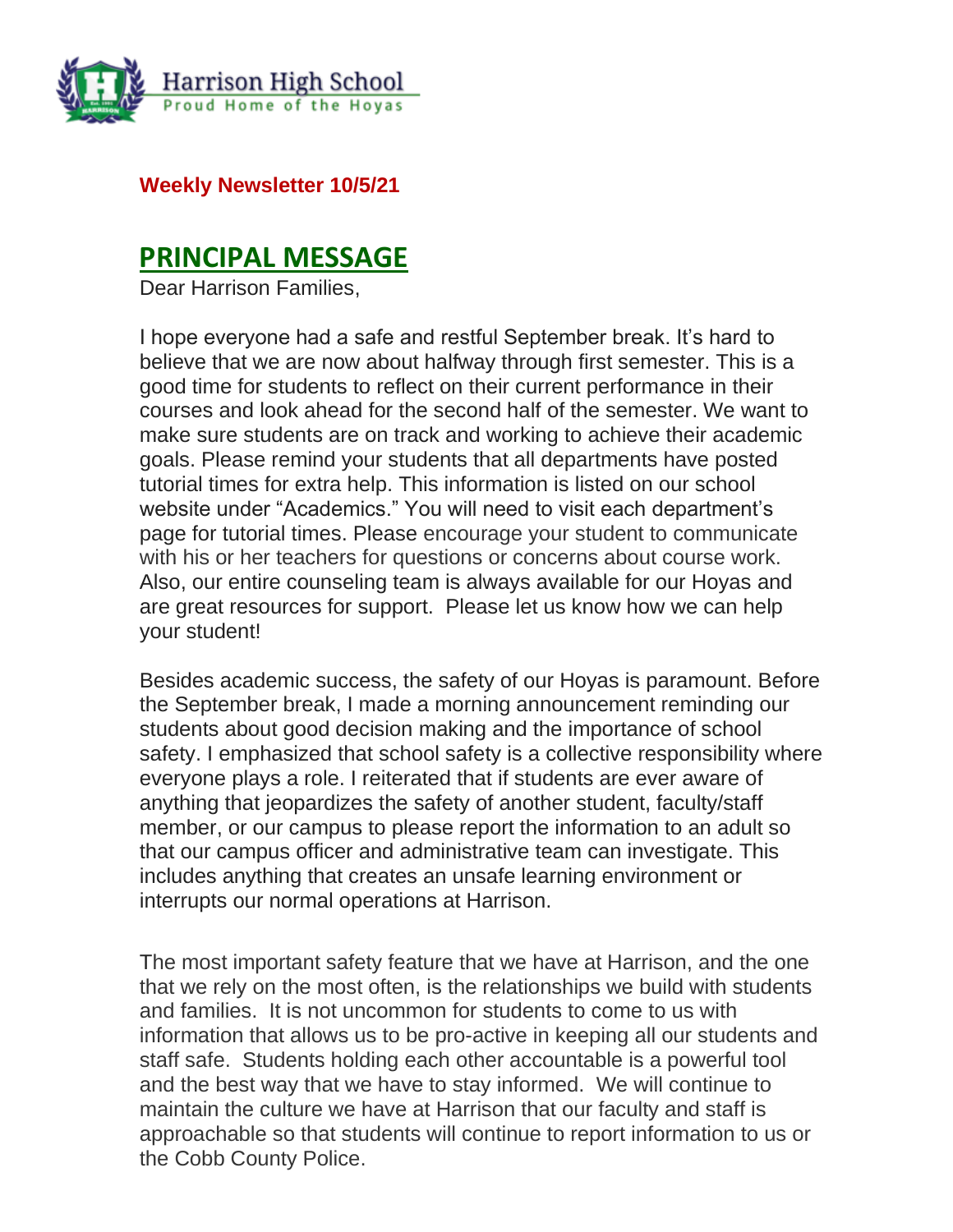What can you do to help? Please keep talking to your students about making good decisions at school and in social settings. Please also make sure that your students are using social media safely and practicing positive digital citizenship. Specifically, this means that students are not putting anything on TikTok, Instagram, Snapchat, Twitter, in text, etc… that may lead to an arrest or a suspension from school. We do not want our students to make decisions based on what is trending on a social media platform. Finally, please encourage your student to practice the "see something, say something" ethic. No concern is too small.

We are very proud of our students and appreciate the way they continue to positively represent Hoya Nation. We are not anticipating any problems, but as always, we want to clearly communicate our academic and behavior expectations. Thank you for your continued support as we all work towards our vision of **H**elping **O**ur **Y**outh **A**chieve **S**uccess.

Sincerely,

Ashlynn Campbell **Principal** 

### **LAPTOPS**

Before the break, parents received a letter from the Cobb County School District notifying you of the opportunity for any face to face learner to have a school issued laptop. Students will keep the laptop as long as they are enrolled in the District. While many of our students may already have a personal device, we encourage all families to "opt-in" through Parent Vue and have your student receive a device.

#### **Why Should I opt-in for a laptop?:**

School issued devices will be connected to the Cobb server. This will allow for better connectivity.

School issued devices will come with the required Office 365 software that Cobb students utilize.

School issued devices will have access to our testing platforms. For example, students can take End of Course Tests, MI/RI tests all from the classroom, which provides us more flexibility.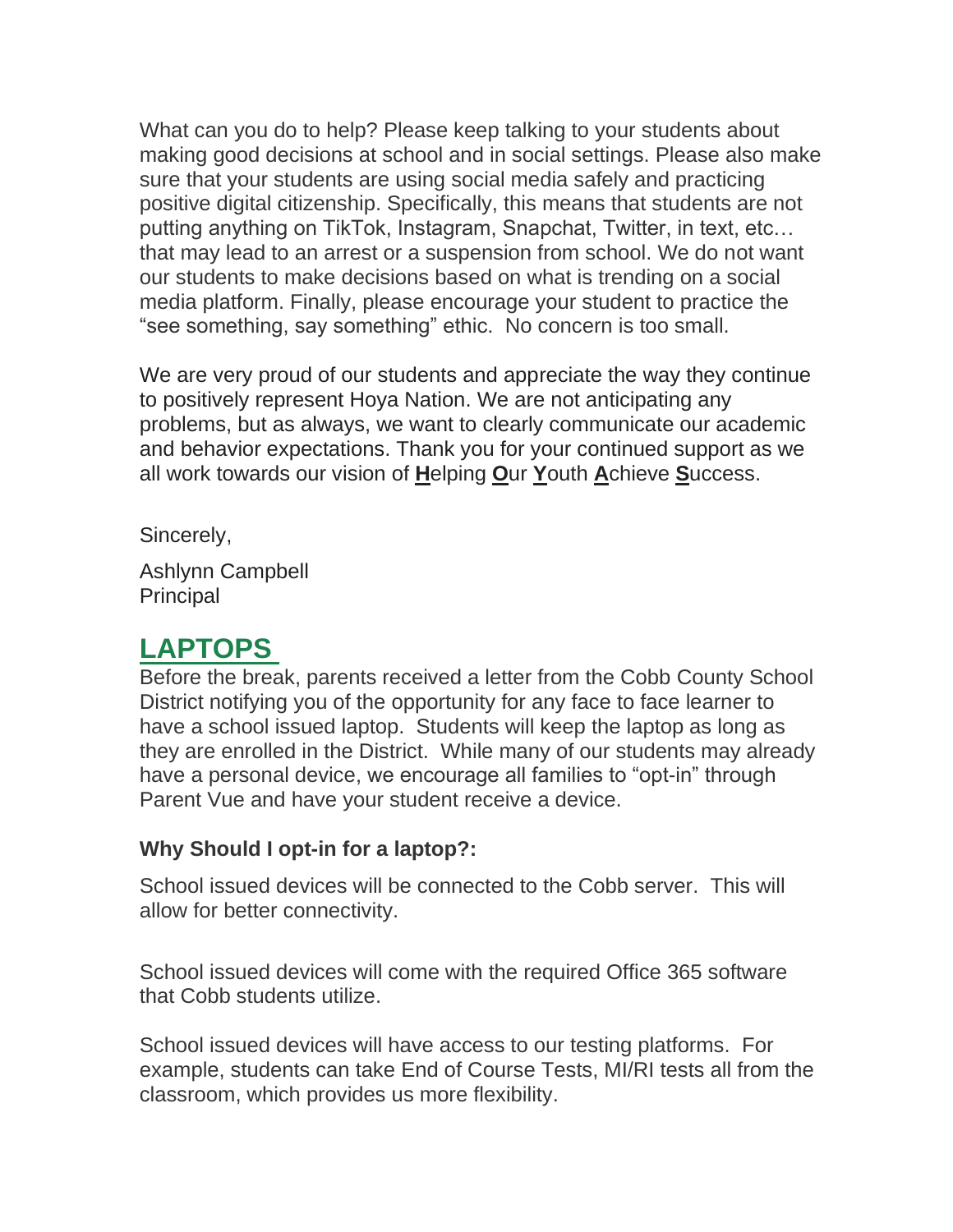We have a limited number of computer labs. When all students have the same device, teachers can incorporate technology more often since they are assured all students have access.

#### **Distribution Plan:**

The distribution of laptops will begin on Friday, October 8th. Students will receive laptops during their lunch period, based on the date of their optin. We will continue to distribute devices each day – students will receive a pass during 1st block (or 2nd block if they are off campus during 1st) which will allow them to pick up their laptop during their lunch period. Distribution will take only a few minutes – students will still be able to have lunch in the café.

#### **Questions?:**

Please direct any questions to Dr. Christi Osborne. (**[Christi.osborne@cobbk12.org](mailto:Christi.osborne@cobbk12.org)**)

### **COLA LOTTERY INFORMTION**

As Superintendent Chris Ragsdale announced during the August Cobb Schools Board of Education meeting, Cobb families will once again have an opportunity to choose the learning environment that best supports the needs of their student(s).

The District is offering students (6th-12th grade) the option to enter a lottery for seats in Cobb Online Learning Academy (COLA) at Cobb Horizon starting in January 2022.

Middle and high school lottery winners will be withdrawn from their current schools and enrolled in COLA for the spring semester.

#### **Enrolling adults** may enter the lottery for full-time online learning between **October 6 and October 19, 2021**.

Starting on October 6, **enrolling adults** may enter the online learning lottery through ParentVue. Once logged in to ParentVue, **enrolling adults** should click Online Learning Lottery in the menu on the left, and then click again at the top of the page. Select your choice for each of your students and click submit. You will receive an email confirmation regarding your lottery entry after the lottery window closes. Lottery results will be emailed in early November.

### **THANK YOU, OFFICER WADDELL!**

The Cobb Chamber has designated October  $3 - 9$  as Public Safety Appreciation Week. This is a countywide effort where communities have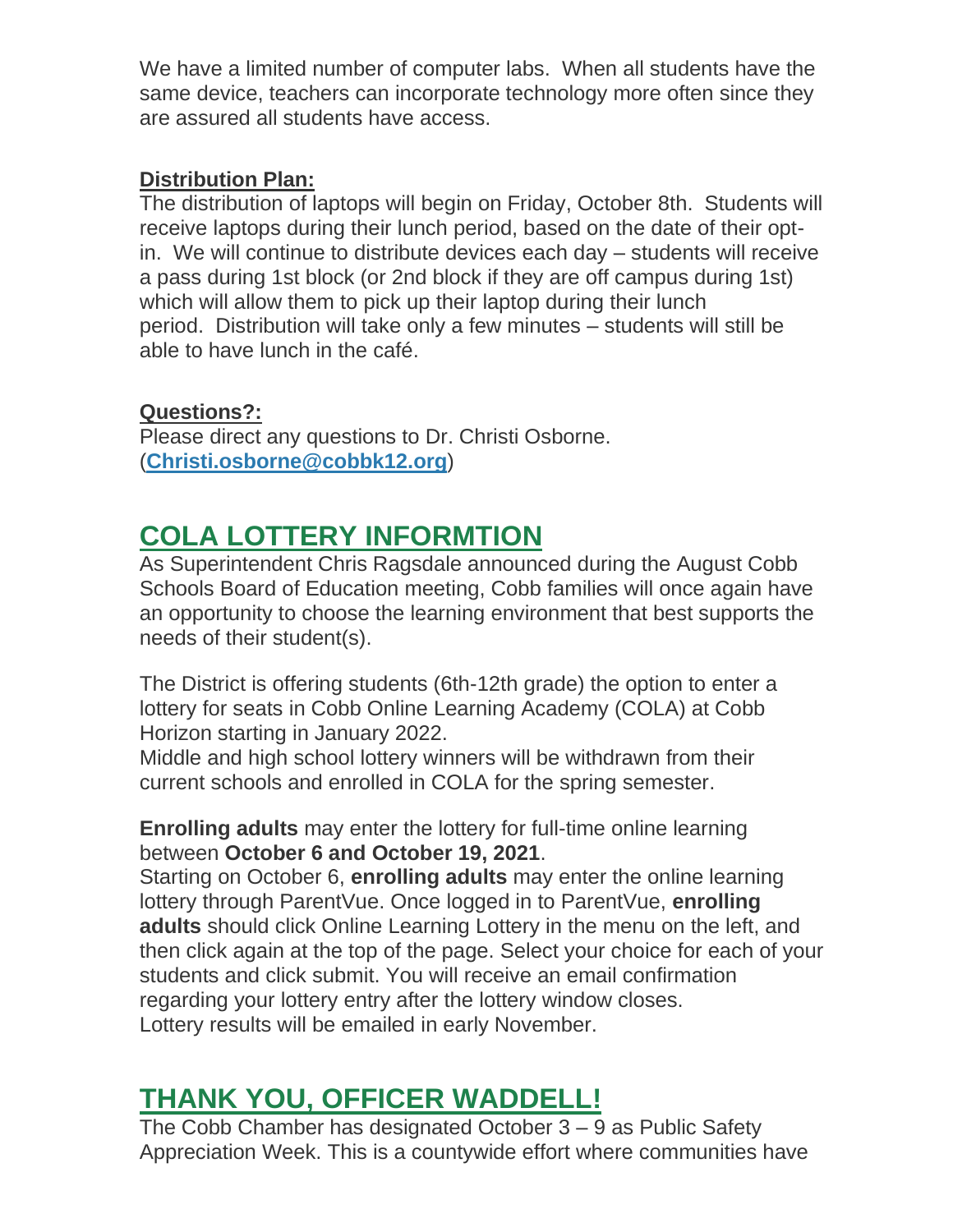an opportunity to say thank you to public safety personnel. Here at Harrison, we are fortunate to have Officer Waddell on campus! Thank you to Officer Waddell for keeping our campus safe! We appreciate you!



## **PSAT**

On October 13th all 9th, 10th, and all paid 11th grade students will be taking the PSAT. All 11th grade students that did not pay for the PSAT will be taking the ASVAB that morning. Please help us with reminding your student to get a good night's sleep and have a number 2 pencil and approved college board calculator for testing day.

\*All seniors will be involved in the senior summit during the testing time.

**WEDNESDAY, October 13th, 2021**

**Advisement and Testing 8:20 – 12:25** 

|                        |  | 3rd Period 12:29 - 2:21 |  |
|------------------------|--|-------------------------|--|
| A                      |  | $12:29 - 12:54*$        |  |
| B                      |  | $12:58 - 1:23*$         |  |
| C                      |  | $1:27 - 1:52^*$         |  |
| D                      |  | $1:56 - 2:21*$          |  |
| 4th Period 2:27 - 3:30 |  |                         |  |
| <b>-</b>               |  |                         |  |

### **SENIOR SUMMIT**

Senior Summit – Wednesday, Oct 13th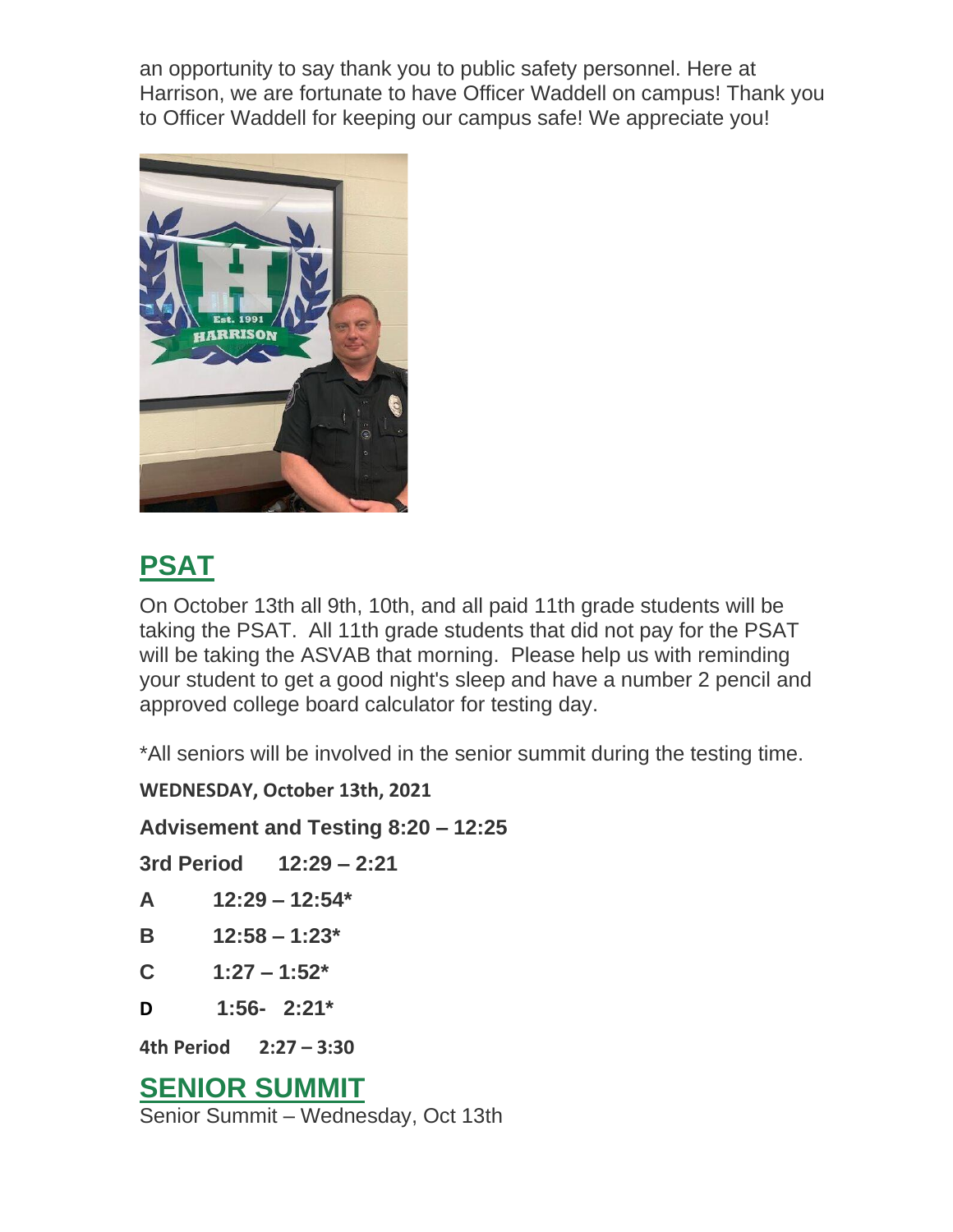All seniors who have not signed up to take the ASVAB test on October 13th will attend the Harrison HS Senior Summit.

This amazing program will incorporate guest speakers, a senior breakfast, and a Class of 2022 group picture.

Seniors will report to the PAC by 8:20 AM on October 13th. The Summit will conclude at approximately 12:25 pm, at which time students will report to their regularly scheduled 3rd block class.

### **HOMECOMING**

It's Homecoming time, Hoyas! Come join us for an evening to "Dance through the Decades" on Saturday, October 16th from 7-10 p.m. in our Hoya Center. Outside areas for fellowship will also be available. Information on ticket sales will be communicated soon!

### **MESSAGE FROM PTSA**

Please help the PTSA Hospitality Committee treat our Harrison Staff to a tailgate style lunch to celebrate Homecoming. Sign up to donate by using this link. As always thank you for helping make this possible! **[Volunteers 2021-2022: PTSA Tailgate Grab and Go Lunch](http://url503.cobbk12.org/ls/click?upn=Q-2BKaVIKfS2AqG1NntRWXIqe3VLrAF6HtQZXW1Eop37-2BHD1-2FJeBI8RcsNCzxppcBz0DlAzN5HVHa4jFBsYhEq-2FTtx4F3uDw8i0Et4Ko14jOyvmI1H-2BAf5gG-2FKDqhzv-2BKLCWwno-2FakN55PshkPrF06wmdsZhVRdToKKBocgED2GaYv36LqHSyrv979oOUCYyqhq4Rpjp7GIIUbdiJVJMr2l1wCvK0WWnrqo0IOJRgNdskY2fGaQafLmLFCyuxAp0kQKFMYRppbFG27bbMxTzdByHzxaRbqnJXiJy8HzXty4ARdPGNTsw3nkr5MRlf4vwRHGUjzISsTrguUvN2FlvdfCTKjp9tz7P-2FyoCswugh2m72Yp04UNsSTdyNU53lu-2FF6qtl6u0pHXx9e1GYU-2BB0BnbR95StAsEtUeKnxcm3TlF-2BKxOXic7ZOoTS8aItVILV2C1uI5AneAChM2Ua-2F8bdP0eU4Ej7kXycaJ1jcqKU7G77-2FgR6AcnD10fIWlC0sBNXhJRVRm8yOoQtQJuMkeL4uHhI6WdaxCs8dZzDGSlee9ySbKqUH3m-2FkijjjI86XDGpfECSjMUdWoKSXvifiggkg-2BJg-3D-3DX2Jt_W-2BfLYUoUwwI1tuGClKRhhPOSepcZIFoXnUIMjiA717kQ1i13BNQTwwJ9cl-2BWArXrjMDzmdYDAz26vF1M-2BNMQlgVtsZ7Z2Envq6N47pOd88F7NAti4aZ2XDRKTJA7ZhjhQhbSbAh2ZfFC4ADqY-2F1cZLeG1hu5o1PZBsE9oJ-2BilGEMIe3uNC6Nh99l28WLaW-2FmTtpMcN1tyfxV2oWMz3eM7i1VDDgl75n-2FdZ79CSPEUfCx22jDlrV629zat2aUtGwsakN5Mv8zUPlIat5YAvYlEQ-3D-3D)  [\(signupgenius.com\)](http://url503.cobbk12.org/ls/click?upn=Q-2BKaVIKfS2AqG1NntRWXIqe3VLrAF6HtQZXW1Eop37-2BHD1-2FJeBI8RcsNCzxppcBz0DlAzN5HVHa4jFBsYhEq-2FTtx4F3uDw8i0Et4Ko14jOyvmI1H-2BAf5gG-2FKDqhzv-2BKLCWwno-2FakN55PshkPrF06wmdsZhVRdToKKBocgED2GaYv36LqHSyrv979oOUCYyqhq4Rpjp7GIIUbdiJVJMr2l1wCvK0WWnrqo0IOJRgNdskY2fGaQafLmLFCyuxAp0kQKFMYRppbFG27bbMxTzdByHzxaRbqnJXiJy8HzXty4ARdPGNTsw3nkr5MRlf4vwRHGUjzISsTrguUvN2FlvdfCTKjp9tz7P-2FyoCswugh2m72Yp04UNsSTdyNU53lu-2FF6qtl6u0pHXx9e1GYU-2BB0BnbR95StAsEtUeKnxcm3TlF-2BKxOXic7ZOoTS8aItVILV2C1uI5AneAChM2Ua-2F8bdP0eU4Ej7kXycaJ1jcqKU7G77-2FgR6AcnD10fIWlC0sBNXhJRVRm8yOoQtQJuMkeL4uHhI6WdaxCs8dZzDGSlee9ySbKqUH3m-2FkijjjI86XDGpfECSjMUdWoKSXvifiggkg-2BJg-3D-3DX2Jt_W-2BfLYUoUwwI1tuGClKRhhPOSepcZIFoXnUIMjiA717kQ1i13BNQTwwJ9cl-2BWArXrjMDzmdYDAz26vF1M-2BNMQlgVtsZ7Z2Envq6N47pOd88F7NAti4aZ2XDRKTJA7ZhjhQhbSbAh2ZfFC4ADqY-2F1cZLeG1hu5o1PZBsE9oJ-2BilGEMIe3uNC6Nh99l28WLaW-2FmTtpMcN1tyfxV2oWMz3eM7i1VDDgl75n-2FdZ79CSPEUfCx22jDlrV629zat2aUtGwsakN5Mv8zUPlIat5YAvYlEQ-3D-3D)**



### **FIRE PREVENTION WEEK**

October 3 – 9 has been designated as Fire Prevention Week by the National Fire Protection Association and the Office of Insurance and Safety Fire Commissioner. The statewide fire drill during Fire Prevention Week will allow Georgia's students, faculty, and citizens to practice emergency exit procedures to ensure prompt, safe evacuations of facilities in the event of an emergency. This year's FPW campaign, "Learn the Sounds of Fire Safety!" works to educate everyone about the different sounds the smoke and carbon monoxide alarms make. Knowing what to do when an alarm sounds will keep you and your family safe. When an alarm makes noises – a beeping sound or a chirping sound – you must take action. Please check your fire alarms at home and make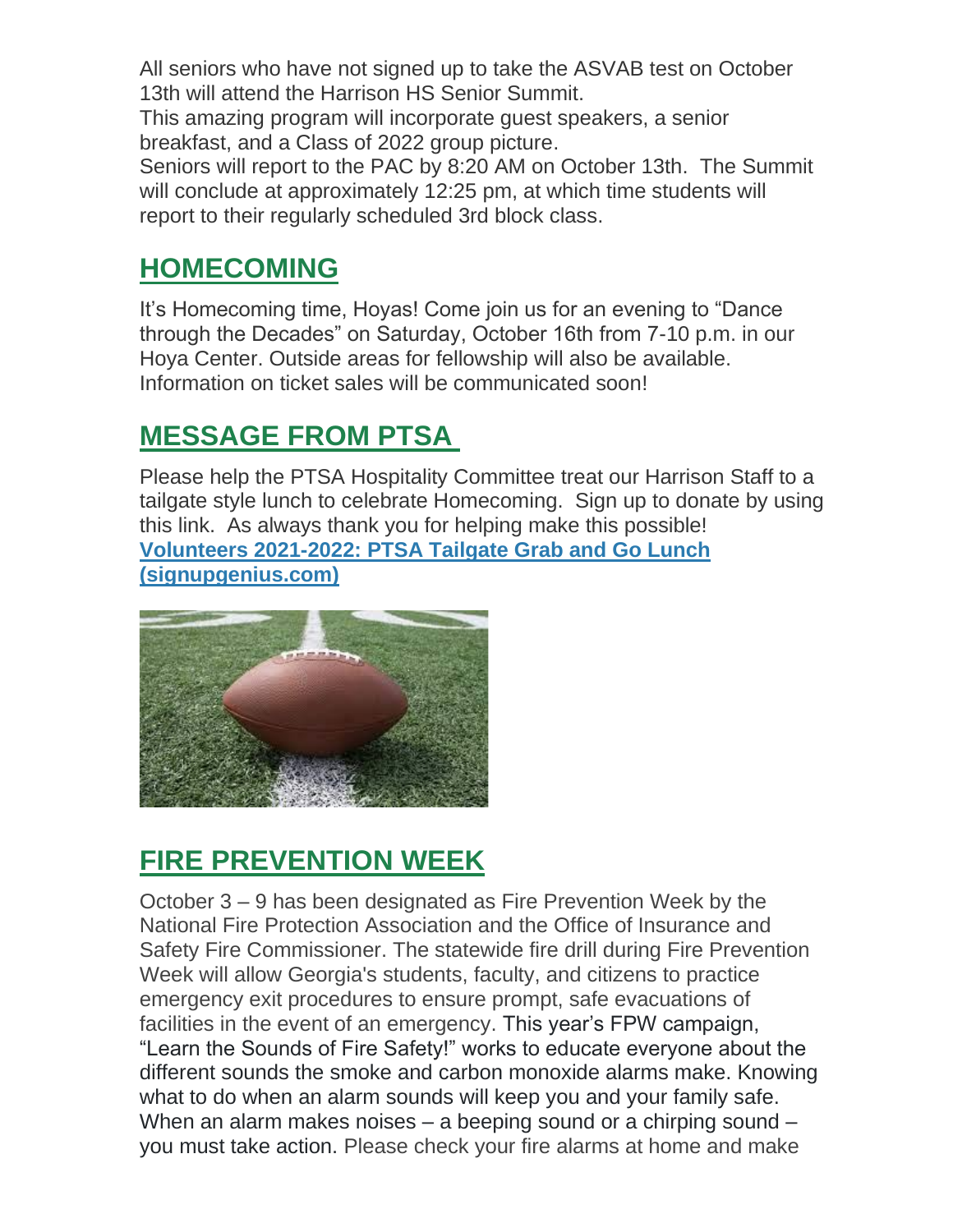sure that they are working. For more information about fire prevention week, please visit this site: **[Fire Prevention Week \(FPW\) \(nfpa.org\)](http://url503.cobbk12.org/ls/click?upn=oq5wnnHoD1NAxpT8rNAGXFqZrgE-2FAuZ02W-2BtsBH4SXzePjD6xGDaWpeRxejs4SPy8LJf0Ub9dxjo3WahLeLshRUAvMIBq0DbHA7t7NDwXKg-3DB4K__W-2BfLYUoUwwI1tuGClKRhhPOSepcZIFoXnUIMjiA717kQ1i13BNQTwwJ9cl-2BWArXrjMDzmdYDAz26vF1M-2BNMQlgVtsZ7Z2Envq6N47pOd88F7NAti4aZ2XDRKTJA7ZhjhQhwJU9IeNtIiE90iKWqy3d6kleQnIq4Gsf62-2BBMQoF7Q0wAq1UciK8KglL6cHBWPf4Oe7KcrPQbWDOg0973by-2FHBoBblSgseoEBsPBrYIYipxSzfZ5V4oFPg5LA4-2F0FMTiO04BVhSWq2Z9BO8Roq-2Bg-3D-3D)**.

### **REMINDERS**

Please pay your class fees. These dues help pay for student events and activities throughout the school year. Visit **[My Payments Plus](http://url503.cobbk12.org/ls/click?upn=oq5wnnHoD1NAxpT8rNAGXBxh8XnDVEDw5bvdQ2ADwSG1Bh0D2uOXMojjZ7F-2BABXkJefs_W-2BfLYUoUwwI1tuGClKRhhPOSepcZIFoXnUIMjiA717kQ1i13BNQTwwJ9cl-2BWArXrjMDzmdYDAz26vF1M-2BNMQlgVtsZ7Z2Envq6N47pOd88F7NAti4aZ2XDRKTJA7ZhjhKdNZit9dEd3kno40F81VbD72caNVcp6W-2BzY22jxSsMvLs4qsrtmwfoZ3kyj5mJG6ENRtAebVRKF2bFuwLhrVvNTwd6fX4-2B21rTCxBAy4HqLAe00S5WOkox-2BBw4h-2BXhs1JB06cY-2FqMMN8J6vosfhNeQ-3D-3D)** to pay your dues today.

Parents, please make sure that your child comes to school prepared each day (homework, lunch, clothing, school supplies). Our offices do not accept drop-offs of items for students. Please refer to the student handbook on our website for further details. Please remember that all lunches are offered at no cost this year in the café.

### **SOCIAL MEDIA SAFETY**

Parents, please continue to talk to your teens about how they use social media. Remind them that posting a threat or negative comment is hurtful and can even be against the law. Mean, illegal, or negative social media postings are online forever and can be seen by law enforcement, future employers, military recruiters, and college admission officers. It is imperative that our students practice good digital citizenship to avoid embarrassing themselves and their families and/or dealing with law enforcement for potential cybercrimes. Remind them that there is no anonymity in the digital world and that there is always a record/digital footprint of anything that is put on a social media site. Occasional morning announcements are made for students as friendly reminders. We are not anticipating any problems, and we always proud of our Hoyas. Thank you for your continued support.

Below are some parent links for reporting social media abuse:

| Instagram |
|-----------|
|           |

**[https://help.instagram.com/165828726894770](http://url503.cobbk12.org/ls/click?upn=k2a9oSGmmBVDQ-2BEzH5jEzcI5QFNwqlulDRw0JLYHpg2BxWEk7pe3MTErs3ecXc1wrv8i71U-2BVbF-2FhChsPWOaxw-3D-3D_zHW_W-2BfLYUoUwwI1tuGClKRhhPOSepcZIFoXnUIMjiA717kQ1i13BNQTwwJ9cl-2BWArXrjMDzmdYDAz26vF1M-2BNMQlgVtsZ7Z2Envq6N47pOd88F7NAti4aZ2XDRKTJA7ZhjhfHWUif6aXp-2F-2FhPHDGjrVHSRCYeV5yiR2i6SvIvvgc4wtc7P0Dj1ChctlQrFvRTG4Kn-2FffNeOFIR3jLydnfuB4i-2FaoCuiNcWRlVmYtL9AZjD1gE8ILQW0o-2F-2BR7VmNsHotrtMuuKpEG4tfkuNem8V3Qg-3D-3D)**

**Twitter** 

**[https://help.twitter.com/en/safety-and-security/report-abusive](http://url503.cobbk12.org/ls/click?upn=k2a9oSGmmBVDQ-2BEzH5jEzR-2BDhITICOS7RMQN4FouZJKovjJSEPqMCjMtupcvsJcGASHD0go9sim1mLSaqDW-2FfKLFqe78lN3R8DLe-2BY0E-2BnQ-3DBhpx_W-2BfLYUoUwwI1tuGClKRhhPOSepcZIFoXnUIMjiA717kQ1i13BNQTwwJ9cl-2BWArXrjMDzmdYDAz26vF1M-2BNMQlgVtsZ7Z2Envq6N47pOd88F7NAti4aZ2XDRKTJA7ZhjhZVtrlnZqlYykRLg-2FFJICO6-2BT76l52-2Fw7wggsC9MBdCH-2FpLs-2BdB-2BVbs5-2BKgTN82Xoj-2FX0-2Bz5Aj698igogYq3UePLYh5lM8S7cfESfPu0mj1YUX8anu6vsytG9WmWpJk1YCMMhj-2B0aFuz0JtRamzRrwg-3D-3D)[behavior](http://url503.cobbk12.org/ls/click?upn=k2a9oSGmmBVDQ-2BEzH5jEzR-2BDhITICOS7RMQN4FouZJKovjJSEPqMCjMtupcvsJcGASHD0go9sim1mLSaqDW-2FfKLFqe78lN3R8DLe-2BY0E-2BnQ-3DBhpx_W-2BfLYUoUwwI1tuGClKRhhPOSepcZIFoXnUIMjiA717kQ1i13BNQTwwJ9cl-2BWArXrjMDzmdYDAz26vF1M-2BNMQlgVtsZ7Z2Envq6N47pOd88F7NAti4aZ2XDRKTJA7ZhjhZVtrlnZqlYykRLg-2FFJICO6-2BT76l52-2Fw7wggsC9MBdCH-2FpLs-2BdB-2BVbs5-2BKgTN82Xoj-2FX0-2Bz5Aj698igogYq3UePLYh5lM8S7cfESfPu0mj1YUX8anu6vsytG9WmWpJk1YCMMhj-2B0aFuz0JtRamzRrwg-3D-3D)**

**Snapchat** 

**[https://support.snapchat.com/en-US/a/report-abuse-in-app](http://url503.cobbk12.org/ls/click?upn=lifxRKNE4qaF4JWLXkbAsl2c6ajj-2FliP2he2mhXGRu6E-2Bf0FxVgpc-2FTJGfl5E15vjg4gQXS852Pr0XfsZ9uSgA-3D-3DUwcG_W-2BfLYUoUwwI1tuGClKRhhPOSepcZIFoXnUIMjiA717kQ1i13BNQTwwJ9cl-2BWArXrjMDzmdYDAz26vF1M-2BNMQlgVtsZ7Z2Envq6N47pOd88F7NAti4aZ2XDRKTJA7ZhjhyRp7y7z8Ca6E0dNApjsNIsirhHppKeLsc-2BDROb1YhKd0Hun2kkL-2Bj8UEakygjiViF5ixH9rEPoR46R-2Fk3fF3Png6s0Xn6XQ9ZGlLl8-2FjCQDuRZxh-2F2KH7bE0aqSgS4F78pJcLvXpz7rvbzWl7aKQwg-3D-3D)** TikTok

**[https://support.tiktok.com/en/safety-hc/report-a-problem](http://url503.cobbk12.org/ls/click?upn=lifxRKNE4qaF4JWLXkbAsodzc3mOHT2rqycJw3vOcoIqYYG-2Bp072HTZvgXZ4I5V6BABE5dYMwdl-2FtiCOXEsBlA-3D-3D5g0z_W-2BfLYUoUwwI1tuGClKRhhPOSepcZIFoXnUIMjiA717kQ1i13BNQTwwJ9cl-2BWArXrjMDzmdYDAz26vF1M-2BNMQlgVtsZ7Z2Envq6N47pOd88F7NAti4aZ2XDRKTJA7ZhjhHOpehGacR1zMcU8q8cCEkzryp28KWbQDq7vyZYo-2B-2FnP-2F8qwyc-2FORywg0lx61UTbxKaL-2FMOnnZrMVTQH7McWTT5iJbwb-2Fzulp0q3VnONQi-2BNztpaksrBBgol1qAUVr5JS-2Fmh0j7-2FYRE3xCgYqKgc-2BpA-3D-3D)** Facebook

**[https://www.facebook.com/help/1753719584844061](http://url503.cobbk12.org/ls/click?upn=oq5wnnHoD1NAxpT8rNAGXKbxe0Ggy2RgqToOMTISfcS1TzscQgkJ4DBJrNpIrEfISU31IJgwW3pczfXTopJrDw-3D-3DELIu_W-2BfLYUoUwwI1tuGClKRhhPOSepcZIFoXnUIMjiA717kQ1i13BNQTwwJ9cl-2BWArXrjMDzmdYDAz26vF1M-2BNMQlgVtsZ7Z2Envq6N47pOd88F7NAti4aZ2XDRKTJA7ZhjhZav-2BKG-2BxzObZwWAgFwQwPHsoq35A7ozUcIOIGKiSPuBHGT6Vsy0nKIzX-2F7xenakqXSZufONWP5bX2N7z532pnQ7m2HYyEjRSta-2BsAqyY-2FN0lY4jK1-2FCj7NAO0yzU4M26i9f-2Bpd-2F57UyD2C2Ha8CrnA-3D-3D)**

### **HOYA BLOCK**

Hoya Block has started! Please have your student check their StudentVue account for any changes. If your student has an issue with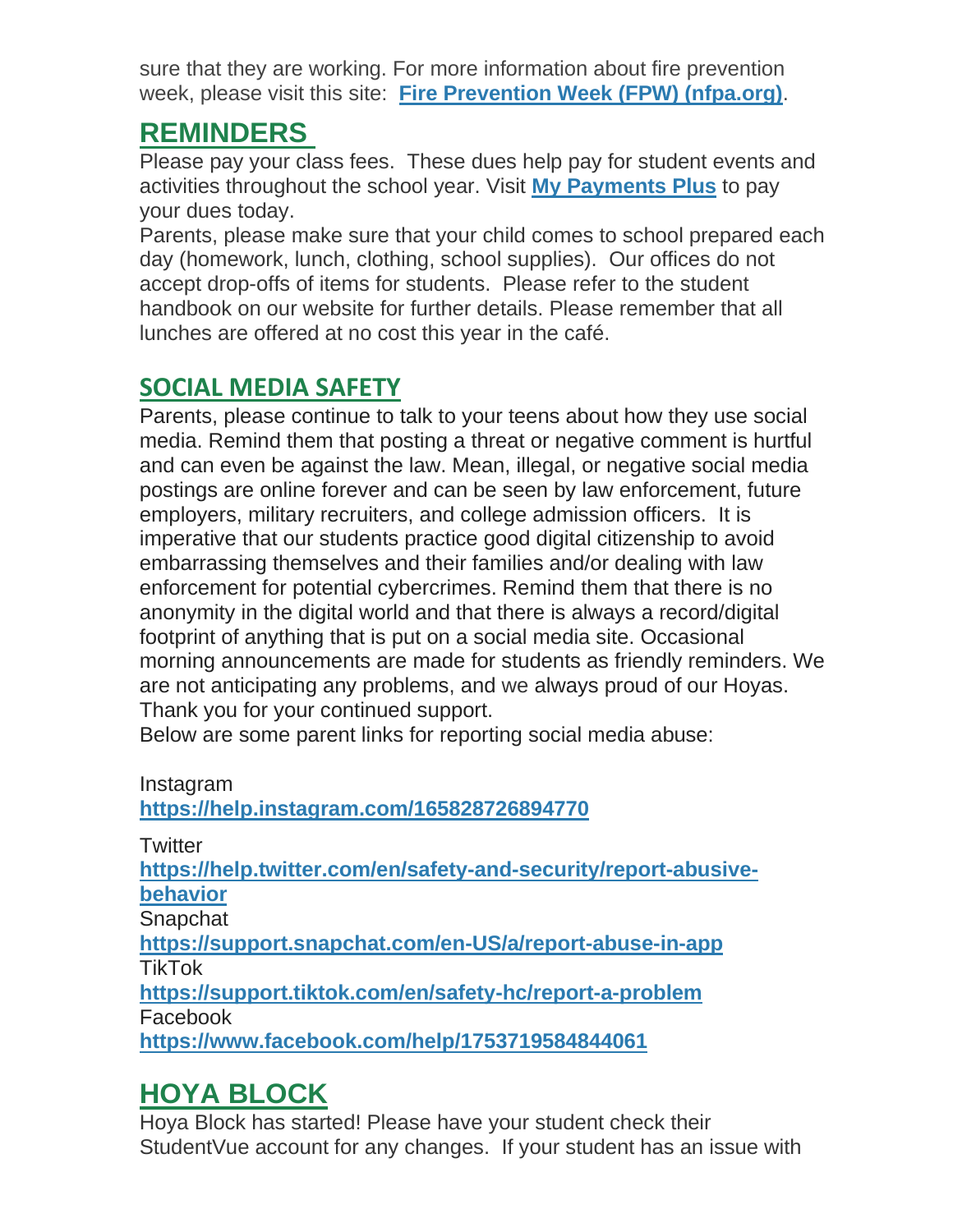their Hoya Block, please have them stop by any of our offices or the learning commons to submit a Hoya Block change form.

### **HOYA WRITING CENTER**



**JOIN NEHS**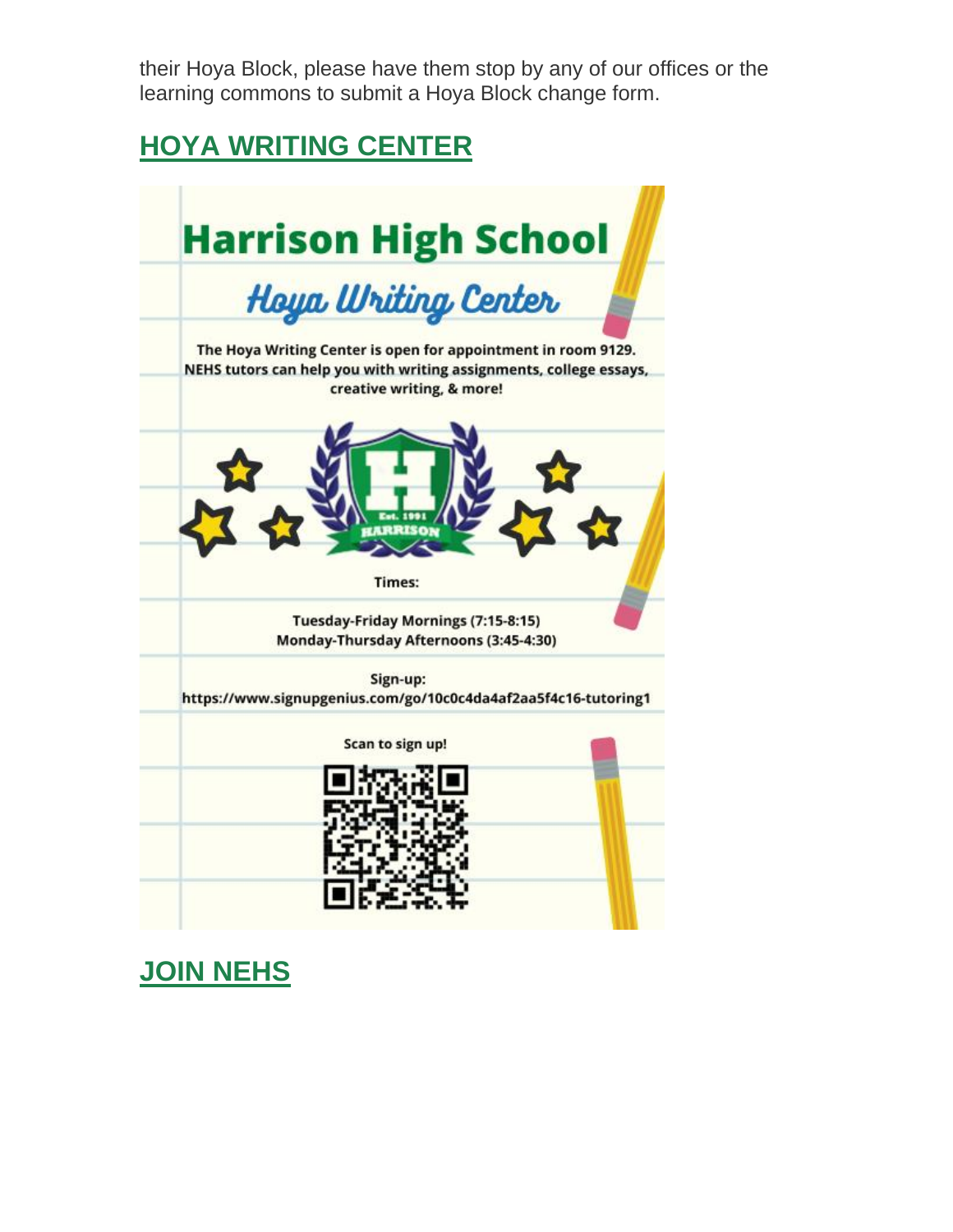Attention Juniors & Seniors:

Love reading, writing, and helping the community?

# Join NEHS! **SCAN HERE FOR THE**

National English Honor Society

**APPLICATION! DEADLINE: SEPTEMBER 17TH** 



### **HARRISON HIGH SCHOOL PTSA REFLECTIONS CONTEST**

Hoya students, we want to see your creativity reflected in the area of dance, film, literature, visual arts, photography, music composition and special artist work in this year's National PTA 2021-2022 Reflections Contest. The theme this year is "I Will Change the World By...." Get your creative juices flowing, and show how Hoyas will change the world! Entries are due by Friday, October 22nd at 3:45 p.m. to the Harrison HS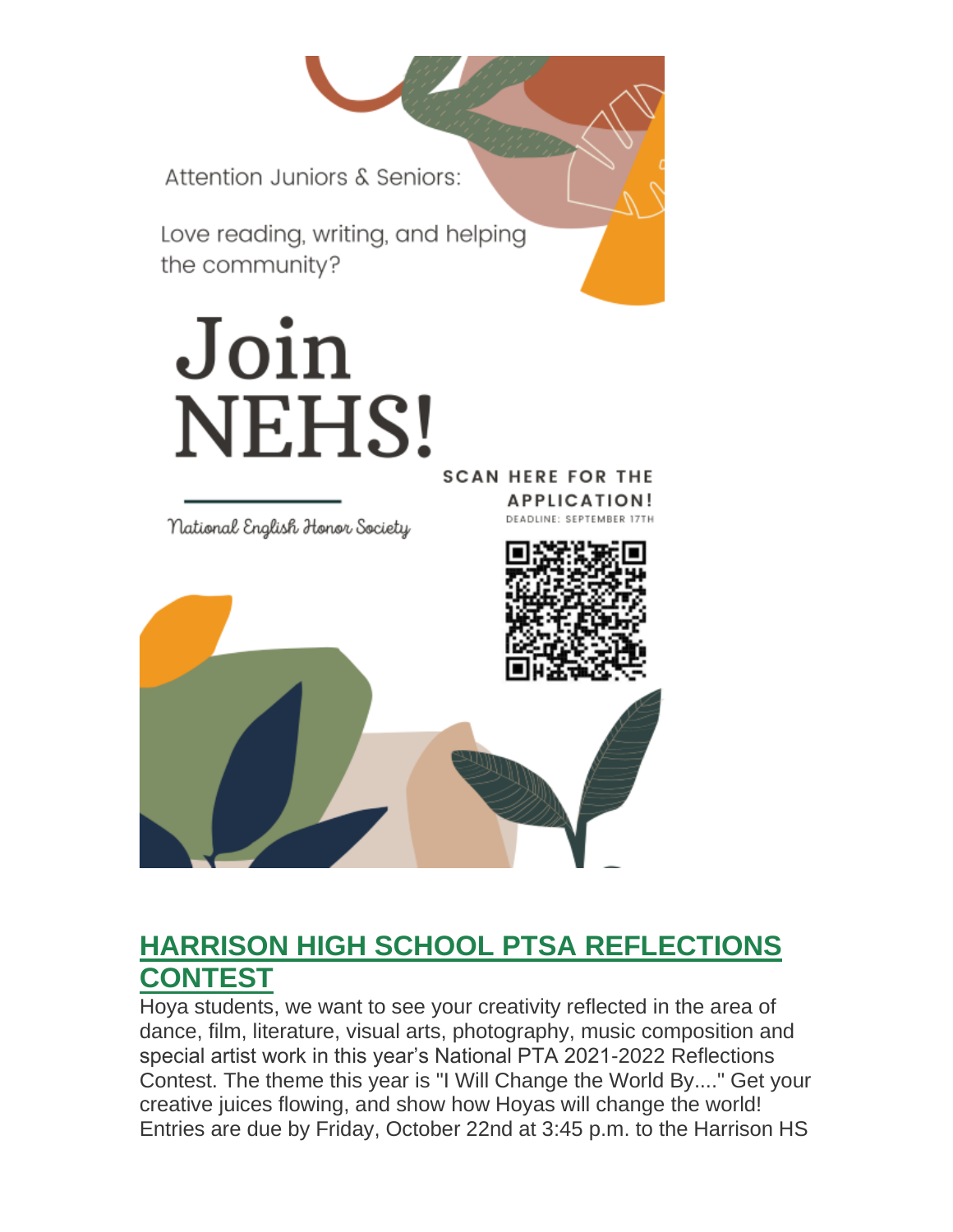Front Office (main office). Forms and more information can be found at **[www.harrisonptsa.org](http://url503.cobbk12.org/ls/click?upn=w1gdoDmrpuqo5Pl2RhLapG3HIkHhbc3NdLnDvpvb0NPI4f8Urq5AGxIQiR5WFEj1ZIVU_W-2BfLYUoUwwI1tuGClKRhhPOSepcZIFoXnUIMjiA717kQ1i13BNQTwwJ9cl-2BWArXrjMDzmdYDAz26vF1M-2BNMQlgVtsZ7Z2Envq6N47pOd88F7NAti4aZ2XDRKTJA7ZhjhrJqBXqxDUUDEL3DE3HtmqDejCQn8XP7oJfok9txHAHnbvRxxz0jV2MdvRLSZBSWbsp0LfGMqDP8A6JdPZ-2BnTxWLGLdiHH3OJLT-2Ft-2BG8W-2BrTPkAJ61pJO40i-2BJbvNkCNIk1V9yDrvRgTcoylj6WplCA-3D-3D)**.

### **SENIOR MESSAGE**

Seniors all graduation orders are due by December 1st. Please click **[here](http://url503.cobbk12.org/ls/click?upn=U4hCIp-2BhfB8EhA-2BKcjUp5AtOtpNXdN8uxH-2Fy67Vg4-2FK6u-2FJ0pQfT4XhP3AbOB42pNFxt_W-2BfLYUoUwwI1tuGClKRhhPOSepcZIFoXnUIMjiA717kQ1i13BNQTwwJ9cl-2BWArXrjMDzmdYDAz26vF1M-2BNMQlgVtsZ7Z2Envq6N47pOd88F7NAti4aZ2XDRKTJA7ZhjhTIkDU88vrMW876UNYp-2BxPvlPeNvxM7yNtZ7sEOnpJqOxBX1sZzvSdmu-2BrqV4sCYez2EFiJ4N2TTgC-2Feeiym6T5Ufx1S6uZ-2BWyFYWnDQrDPox9M8M3gics-2Bl0NXT0XlVs3V3cj-2F-2BDNTFGD4gYAnZjMQ-3D-3D)** for more information on purchasing caps/gowns, graduation announcements, and senior memorabilia. All graduating seniors participating in commencement MUST purchase a cap and gown.

### **CAFETERIA NEWS**

Please check the Food and Nutrition Services website frequently for updated information on Paying for Meals, Menus, Allergy & Special Nutrition Needs, Wellness Information, and Employment Opportunities. **[https://www.cobbk12.org/foodservices/page/45098/paying-for-meals](http://url503.cobbk12.org/ls/click?upn=oq5wnnHoD1NAxpT8rNAGXIgEcF6cFUXUYIe-2B8AO3LVyx4t4OJsNWVhu0iEI2j90fBOcAAqhr4f3pHktzPZuYg83p0mcu7zlRbWoKDhAG9jg-3D_6is_W-2BfLYUoUwwI1tuGClKRhhPOSepcZIFoXnUIMjiA717kQ1i13BNQTwwJ9cl-2BWArXrjMDzmdYDAz26vF1M-2BNMQlgVtsZ7Z2Envq6N47pOd88F7NAti4aZ2XDRKTJA7Zhjh4OY46UAt2CquqlCHVRlggun1rF4v0zKFDavg-2B82JfO8ATcRAEdUahJkSNO62WatP4zc-2B0hKk5MIkOrS9fCZyldLlyVfWlJJKjihLufhgF2wXYiClf7I4AchnTDJwXlDSg15jvTIfAJFDkEG3vVJNJg-3D-3D)**

### **COUNSELING NEWS**

### **COUNSELING CALENDAR**

Please check the Counseling Calendar frequently for important dates, including Virtual Parent and Student Q&A sessions, Virtual College Visit information, and much more! Click here, **[Harrison Counseling](http://url503.cobbk12.org/ls/click?upn=G8An3K6JlHsR8QtKBFuzdoB1znjZkDc3Km2Sgf1PHVpycz16KMZXgXgxh3dcC-2FS8NJmdhIjRhMEVOdXvIran0PoO612nc8dPRxDRKmrySvOyPaCPkwQVxnm5P9WY4kGuByjjBLs9jX8AnVcQz2F0xdPJWUq-2BTqmbYJsClRyFwEgRo9BS-2BibqsB2DQhPPMblVUPLc_W-2BfLYUoUwwI1tuGClKRhhPOSepcZIFoXnUIMjiA717kQ1i13BNQTwwJ9cl-2BWArXrjMDzmdYDAz26vF1M-2BNMQlgVtsZ7Z2Envq6N47pOd88F7NAti4aZ2XDRKTJA7Zhjh2b7q8PneVepjLPBBFosXiKZSikXFU64cuDbG-2BPIAc3VqRJuqyr-2BX6UkXWLr7Fh1dUycB9qc4uOBTBCpj8bYMACN0-2BBLE6mulkpr6KWc0Q6LJiTQn7kFC7puKR-2B9hSA8E-2FLHrAIXKpz7kof1XyeDetQ-3D-3D)  [Calendar,](http://url503.cobbk12.org/ls/click?upn=G8An3K6JlHsR8QtKBFuzdoB1znjZkDc3Km2Sgf1PHVpycz16KMZXgXgxh3dcC-2FS8NJmdhIjRhMEVOdXvIran0PoO612nc8dPRxDRKmrySvOyPaCPkwQVxnm5P9WY4kGuByjjBLs9jX8AnVcQz2F0xdPJWUq-2BTqmbYJsClRyFwEgRo9BS-2BibqsB2DQhPPMblVUPLc_W-2BfLYUoUwwI1tuGClKRhhPOSepcZIFoXnUIMjiA717kQ1i13BNQTwwJ9cl-2BWArXrjMDzmdYDAz26vF1M-2BNMQlgVtsZ7Z2Envq6N47pOd88F7NAti4aZ2XDRKTJA7Zhjh2b7q8PneVepjLPBBFosXiKZSikXFU64cuDbG-2BPIAc3VqRJuqyr-2BX6UkXWLr7Fh1dUycB9qc4uOBTBCpj8bYMACN0-2BBLE6mulkpr6KWc0Q6LJiTQn7kFC7puKR-2B9hSA8E-2FLHrAIXKpz7kof1XyeDetQ-3D-3D)** or go to the Counseling page on **[www.harrisonhigh.org](http://url503.cobbk12.org/ls/click?upn=oq5wnnHoD1NAxpT8rNAGXO9pgQjsMrFEdSeXOUfDN1SmFc2KsGzpApGt0h4W-2BnTi3qOMFT0pAhpU4g9jzi2oghIA-2BD5qxCmArcny4yPncCY-3DGGUr_W-2BfLYUoUwwI1tuGClKRhhPOSepcZIFoXnUIMjiA717kQ1i13BNQTwwJ9cl-2BWArXrjMDzmdYDAz26vF1M-2BNMQlgVtsZ7Z2Envq6N47pOd88F7NAti4aZ2XDRKTJA7ZhjhZGGLPz9uzLBvsNZD18UTX1m2UI-2B7YBvjzFnJO7JPVuCfUAsLd-2BHzeqop2fk52i6OxinG2HZZZtHlQ-2FrfpFQkJpTL8NuXGBMxdPr3cQowrzOHDMMxE8DE9YjolP-2FThrLnFMb5A740S2yLlCc6-2FK6jWQ-3D-3D)**.

### **VIRTUAL COLLEGE VISITS**

We have several Virtual College Visits set up for our Harrison Students. Please check these out here: **[Harrison Virtual College](http://url503.cobbk12.org/ls/click?upn=G8An3K6JlHsR8QtKBFuzdogXPJqD3Uz2QqY8s2OfxygfiXPa-2BLVg3oKWlcUFgjTffPxwSarE77p-2FOfJTl3QvbpgPiFEQheAZA772IpRJMifiqQmDkS-2BKBGjOIoKGjM7QQDhTGARgZvMYUugThyMfc1u3H422O6jO2zhAvrxBFglXp3F6gpegHyc5A3y-2BtXoarMbtV-2FDS2nSwRHJx513wzw-3D-3DVIQb_W-2BfLYUoUwwI1tuGClKRhhPOSepcZIFoXnUIMjiA717kQ1i13BNQTwwJ9cl-2BWArXrjMDzmdYDAz26vF1M-2BNMQlgVtsZ7Z2Envq6N47pOd88F7NAti4aZ2XDRKTJA7ZhjhojfNHFjfJ6LJbRbDSt7noJnAZ7YMEuu-2BxeM5zNk4F5ySHh2uMdDWewhbcucWPbwvBQTINz40Ob5UOgt5-2B47hr10ZHYIPLhkuzLSzIZjoBYGZevlJYxziQON-2BithEMv9DV6y5YhmewuX8LDwzZw2-2Fcw-3D-3D)  [Visits](http://url503.cobbk12.org/ls/click?upn=G8An3K6JlHsR8QtKBFuzdogXPJqD3Uz2QqY8s2OfxygfiXPa-2BLVg3oKWlcUFgjTffPxwSarE77p-2FOfJTl3QvbpgPiFEQheAZA772IpRJMifiqQmDkS-2BKBGjOIoKGjM7QQDhTGARgZvMYUugThyMfc1u3H422O6jO2zhAvrxBFglXp3F6gpegHyc5A3y-2BtXoarMbtV-2FDS2nSwRHJx513wzw-3D-3DVIQb_W-2BfLYUoUwwI1tuGClKRhhPOSepcZIFoXnUIMjiA717kQ1i13BNQTwwJ9cl-2BWArXrjMDzmdYDAz26vF1M-2BNMQlgVtsZ7Z2Envq6N47pOd88F7NAti4aZ2XDRKTJA7ZhjhojfNHFjfJ6LJbRbDSt7noJnAZ7YMEuu-2BxeM5zNk4F5ySHh2uMdDWewhbcucWPbwvBQTINz40Ob5UOgt5-2B47hr10ZHYIPLhkuzLSzIZjoBYGZevlJYxziQON-2BithEMv9DV6y5YhmewuX8LDwzZw2-2Fcw-3D-3D)** and on the Counseling Website.



**CLASS NEWSLETTERS**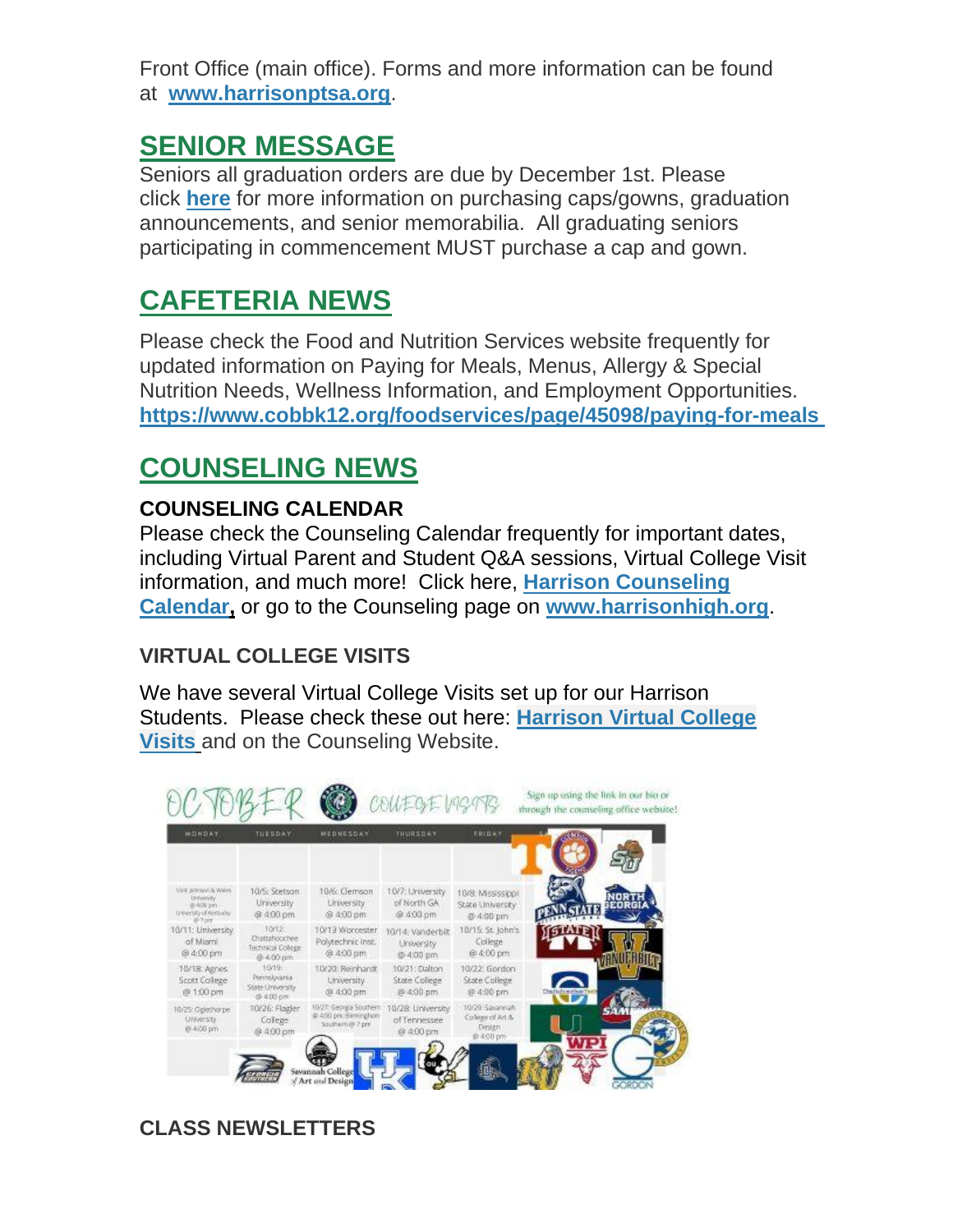Students may now sign up for a monthly newsletter with specific information just for their year! See below to register or see your newsletter:

Freshman Class of 2025 **[Register Here](http://url503.cobbk12.org/ls/click?upn=Lr5Kj85exJaDj793QUoDMxoBFqYG9jsvxI4LoJlDFzMhUCpXbnVhhqIbIvVR7eDkW2lzE7udnvgKuQAcOzbNvqwOcyAOegilze8a86prJ3frgbJArpe-2Bu9kCda-2FHphK4YS3syaEi6KXoq5ecEB9E0ne7Np47MCHzPx514UIHtE2z1DtWvQSMAPs1SLFsz3LtiT1E_W-2BfLYUoUwwI1tuGClKRhhPOSepcZIFoXnUIMjiA717kQ1i13BNQTwwJ9cl-2BWArXrjMDzmdYDAz26vF1M-2BNMQlgVtsZ7Z2Envq6N47pOd88F7NAti4aZ2XDRKTJA7ZhjhcyF9qrUmOyBFW0rRFUdvfVnBQPnzAWX9KZw8EwXIx4BEdsWi6Be-2BsNSXYK8rs8PTmH8lA-2F4cvqZgtN0FK7BnAK2lyQXv53N3mr5pv4PwiPX9hn9l0VLrAVLmj-2Fb19dG28V-2BEdrPc1ecMXz3GfQ1C3Q-3D-3D)** Sophomore Class of 2024 **[Register Here](http://url503.cobbk12.org/ls/click?upn=HU5K2q0Fz5ADTGboxPzOzV-2FXL0qE7BYVJk79MoYchrbCOX-2B3LonP5U2oZNoxy5AcBtluJIt2ARn38rp2KDKyAeBNN-2Fb5h181ewg5fbNU54WvCEZR610RnNa6PzQcmk9ZkcF2_W-2BfLYUoUwwI1tuGClKRhhPOSepcZIFoXnUIMjiA717kQ1i13BNQTwwJ9cl-2BWArXrjMDzmdYDAz26vF1M-2BNMQlgVtsZ7Z2Envq6N47pOd88F7NAti4aZ2XDRKTJA7ZhjhnzmxezKt6aJvmqsWs83Bm2kgdulEmBybILddANM-2FaD85qxbxMvPVTSCNec5PNCgWLruRSpsMeyGJyzmRUKWkA57T77OLqYzNXDOQqMDqnWPgSXuosKWNQV57KUW9YhhFwBtIr3WqLUuaRDvRq6r-2F7Q-3D-3D)** Junior Class of 2023 **[Register Here](http://url503.cobbk12.org/ls/click?upn=HU5K2q0Fz5ADTGboxPzOzc-2FmDrLeRPv-2F5f6cytuJSxI0trpBiz9UDAwo-2Bcb69f-2BotMmx4AwlG5hn6eMqzvsNDsYVvUofQRcF3tP7lqOzjVNqfGZzo2pBbv9178J2dZt2supnlVwvxbV-2B2CZdWNWDsw-3D-3DNep-_W-2BfLYUoUwwI1tuGClKRhhPOSepcZIFoXnUIMjiA717kQ1i13BNQTwwJ9cl-2BWArXrjMDzmdYDAz26vF1M-2BNMQlgVtsZ7Z2Envq6N47pOd88F7NAti4aZ2XDRKTJA7ZhjhNSnLLumMvs8AtpT14vsGasRT51kQR0xHudJnInDOxbWAGu-2FtE1DWK1-2BekiF5T1-2BdwFf5aYRCVkjYT8E8hIUpyZp1y6GomB6ay9-2BepsvuYFdXH7Urevn-2BMxwhgpR8GJvaNWvGpwQVk2hUAI1FawU3iA-3D-3D)** Senior Class of 2022 **[Register Here](http://url503.cobbk12.org/ls/click?upn=Lr5Kj85exJaDj793QUoDMxoBFqYG9jsvxI4LoJlDFzMhUCpXbnVhhqIbIvVR7eDkW2lzE7udnvgKuQAcOzbNvqwOcyAOegilze8a86prJ3dDt6tBPLENBJTdrQCUrueLZgINQSeok4wIPB8t7DObpshp395kKSQ2QJBawc2T6bK-2FQpKcY6cz3X5556wmPmprp-hy_W-2BfLYUoUwwI1tuGClKRhhPOSepcZIFoXnUIMjiA717kQ1i13BNQTwwJ9cl-2BWArXrjMDzmdYDAz26vF1M-2BNMQlgVtsZ7Z2Envq6N47pOd88F7NAti4aZ2XDRKTJA7ZhjhVdqsoPeZpbDBGSxuUJruVCnbeqSxCybAcZkdRd-2FGv8g-2BP7sb-2FizcVV7MbNLOpky7zpZwa1ckcH-2Fz1cShFzkYdMHArPE8UOoLawAlHIxozY7j9Yl9YiCHkxYj6mRZFjDfrR2PETMRxiZajZbn9SDgfg-3D-3D)**

#### **FINANCIAL AID VIRTUAL PARENT MEETINGS**

A representative from the Georgia Student Finance Commission will present information about FAFSA, HOPE, and scholarships available to students on October 2nd at 10:00 AM and November 10th at 6:00 PM. These meetings will be virtual and the same information will be presented at both meetings. Please click **[here](http://url503.cobbk12.org/ls/click?upn=Lr5Kj85exJaDj793QUoDMxoBFqYG9jsvxI4LoJlDFzMhUCpXbnVhhqIbIvVR7eDkW2lzE7udnvgKuQAcOzbNvqwOcyAOegilze8a86prJ3frgbJArpe-2Bu9kCda-2FHphK4v6kZZidL8klfRE4WpiHBiOUmfjGGl1Cc6ifSLY5GZCKhb-2FDlnl9xhyqQR9BjJDEY-n7A_W-2BfLYUoUwwI1tuGClKRhhPOSepcZIFoXnUIMjiA717kQ1i13BNQTwwJ9cl-2BWArXrjMDzmdYDAz26vF1M-2BNMQlgVtsZ7Z2Envq6N47pOd88F7NAti4aZ2XDRKTJA7ZhjhSL-2BkIasNKBqxRnB-2BxPBv3lnDzPtNraBBKZI5onqqGCegU2Ig-2B9Z8sYkNsyyvJEoE2IvoMA-2BTih-2Bt6FBwigae2q-2FUhXmZyv0VDuAfQOoN8NwlZIO4J9cpX-2FwI4D1iCuueN5o7-2FQ5kaFLUIQ3gUNGBBQ-3D-3D)** to register for the date/time you plan to attend.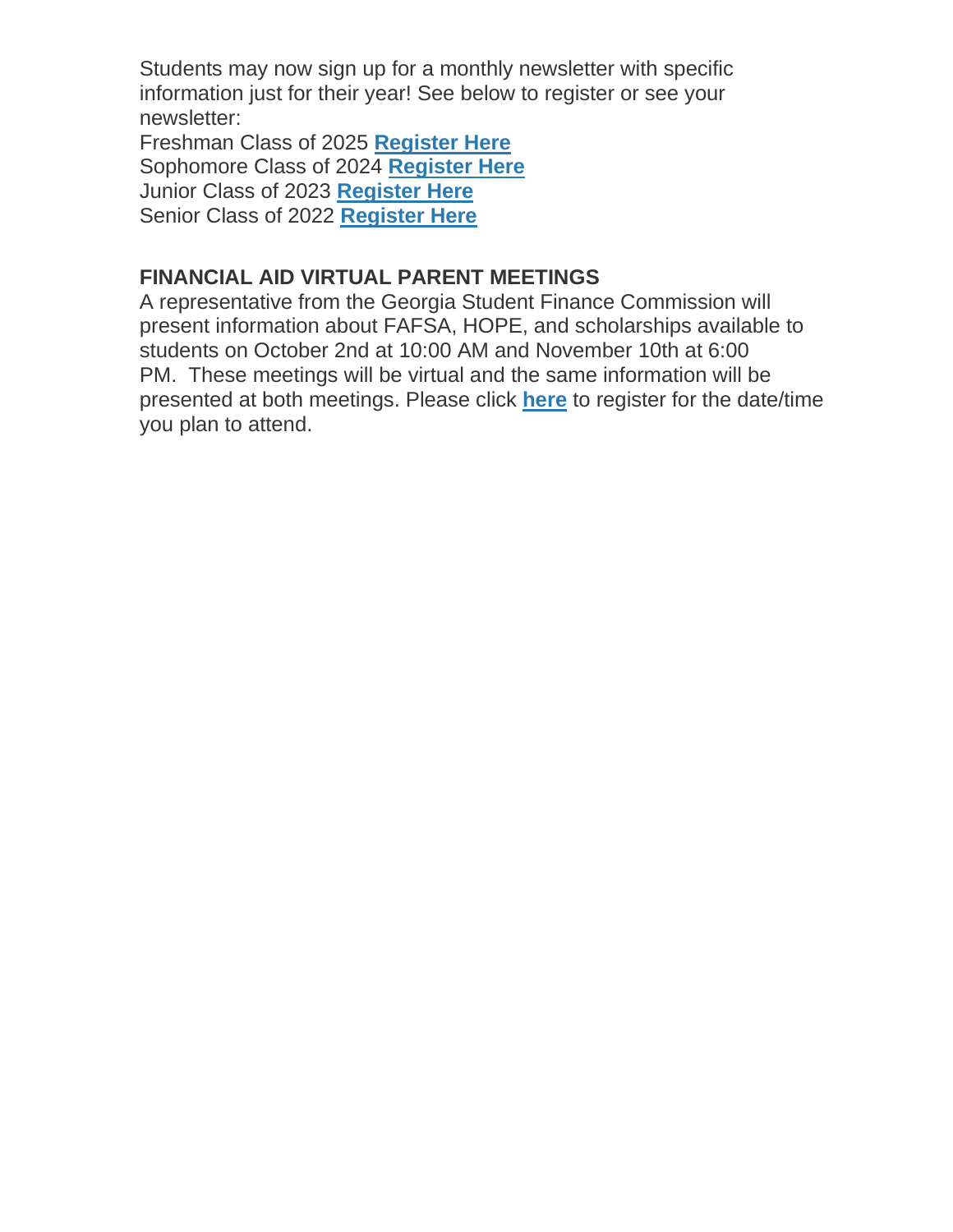

#### **VIRTUAL COFFEE WITH THE COUNSELORS**

On October 29th, join us for Virtual Coffee with the Counselors – College Application Help Session from 8:30 AM to 9:30 AM. This session will be an informal presentation/discussion to help parents support their students in the application process. Click **[here](http://url503.cobbk12.org/ls/click?upn=Lr5Kj85exJaDj793QUoDMxoBFqYG9jsvxI4LoJlDFzMhUCpXbnVhhqIbIvVR7eDkW2lzE7udnvgKuQAcOzbNvqwOcyAOegilze8a86prJ3frgbJArpe-2Bu9kCda-2FHphK4j76ToDEqnwDDouVSfBI-2FgI-2FJaFhQ9ruOp-2FZlFRFagMdPaqAwQ3b4TVyB96R4q-2B-2BFbGwX_W-2BfLYUoUwwI1tuGClKRhhPOSepcZIFoXnUIMjiA717kQ1i13BNQTwwJ9cl-2BWArXrjMDzmdYDAz26vF1M-2BNMQlgVtsZ7Z2Envq6N47pOd88F7NAti4aZ2XDRKTJA7ZhjhbwvWrWlp5KALtx4STWytz8CG2q4WkgzLnPbqPO5M7DF-2BwOBRnWjRHE-2FBk5aOW3HkBq6uRbRNstrfMdI2WrTqdYSoU1Q1o4TXBCrospPt2tU-2BNy7Fp98KbHcI-2F53EYuK0dkpaGU2sNZZIkKYsIF6lBg-3D-3D)** to register.

#### **JUNIOR ADVISEMENT**

Counselors will meet individually with every junior from October 5th – November 19th. Parents have received communication regarding their student's junior advisement appointment via email and are invited to attend this meeting virtually. Please take some time to look over the junior advisement packet with your student prior to this 20-minute meeting. If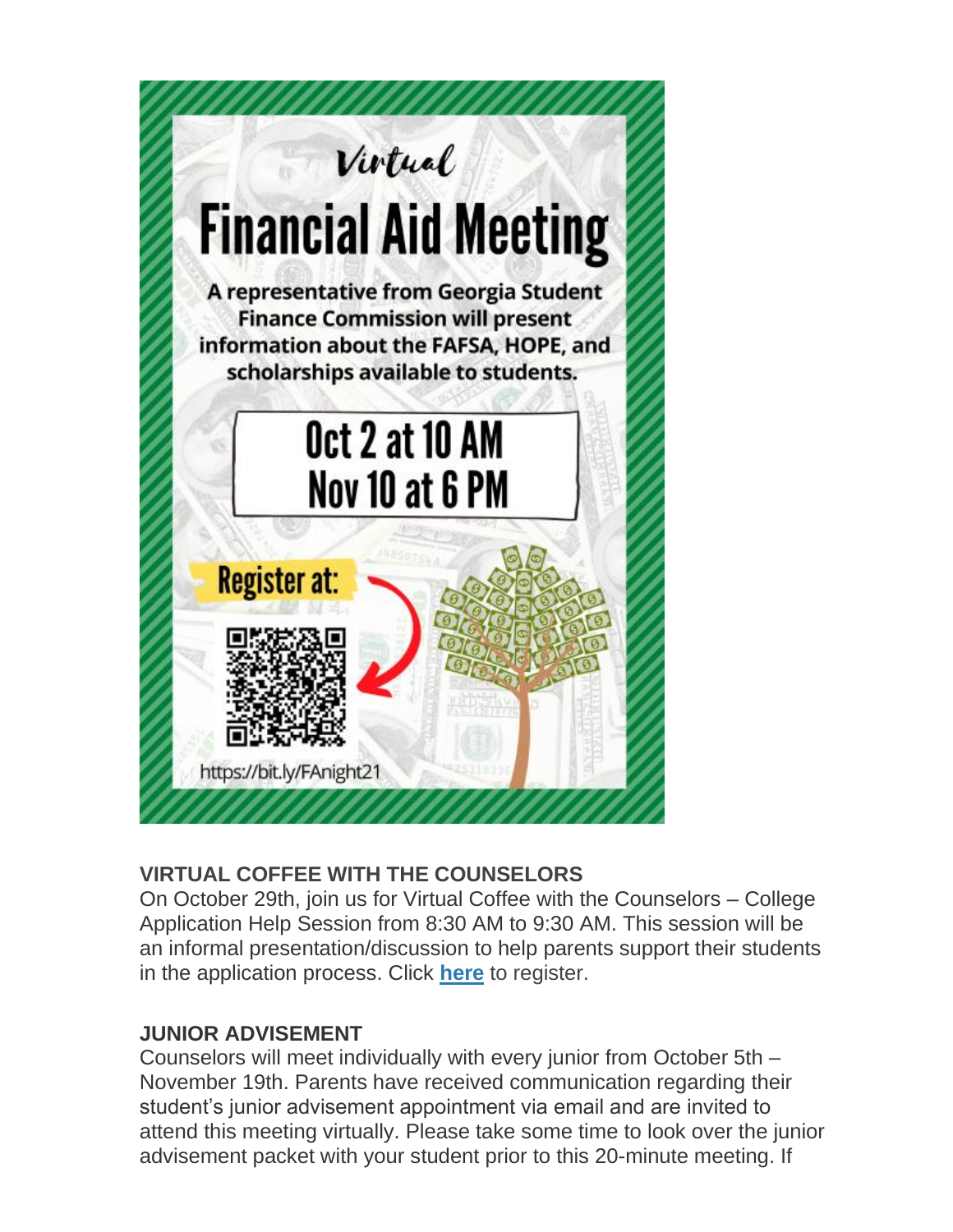you have questions please reach out to your student's counselor. **[Junior](http://url503.cobbk12.org/ls/click?upn=HU5K2q0Fz5ADTGboxPzOzV-2FXL0qE7BYVJk79MoYchrZ6cVu3mMKqZdQmi0UsDM13CpH-2Fy1sbrKgs3Ilxs3wypmu09ylCHd8l6mGlGHoBz7I-3D-OSf_W-2BfLYUoUwwI1tuGClKRhhPOSepcZIFoXnUIMjiA717kQ1i13BNQTwwJ9cl-2BWArXrjMDzmdYDAz26vF1M-2BNMQlgVtsZ7Z2Envq6N47pOd88F7NAti4aZ2XDRKTJA7ZhjhwoRNKuSq1QxIotA5WJ4Vfot6hUcrIB9vHpzPGAR3rXqHSMwEPizi-2F-2BF2qdJFx5A86EcL3R7ZdqMQ27V5-2B8yQBpjJVpney-2FrTLbx9weI3JT-2B93ur3EtSSEzXQZjc2P50dhzUT7bmIiKlI8xjwQR7c-2Bw-3D-3D)  [Advisement Packet](http://url503.cobbk12.org/ls/click?upn=HU5K2q0Fz5ADTGboxPzOzV-2FXL0qE7BYVJk79MoYchrZ6cVu3mMKqZdQmi0UsDM13CpH-2Fy1sbrKgs3Ilxs3wypmu09ylCHd8l6mGlGHoBz7I-3D-OSf_W-2BfLYUoUwwI1tuGClKRhhPOSepcZIFoXnUIMjiA717kQ1i13BNQTwwJ9cl-2BWArXrjMDzmdYDAz26vF1M-2BNMQlgVtsZ7Z2Envq6N47pOd88F7NAti4aZ2XDRKTJA7ZhjhwoRNKuSq1QxIotA5WJ4Vfot6hUcrIB9vHpzPGAR3rXqHSMwEPizi-2F-2BF2qdJFx5A86EcL3R7ZdqMQ27V5-2B8yQBpjJVpney-2FrTLbx9weI3JT-2B93ur3EtSSEzXQZjc2P50dhzUT7bmIiKlI8xjwQR7c-2Bw-3D-3D)**

#### **SCHOLARTREK COBB COUNTY COLLEGE FAIR**

The ScholarTrek Cobb County College Fair is right around the corner! The in-person college fair is on Thursday, October 7th from 6:00-8:00 p.m. at the North Cobb Regional Library. Thanks to our Sponsors, a \$500 scholarship will be awarded to a student in attendance. Pre-registration is encouraged to help us manage social distancing and serves as an entry for the \$500 scholarship. Masks will be required for all attendees. Students can pre-register **[here](http://url503.cobbk12.org/ls/click?upn=kYpeu9rJVSU1acS4VG0V9dP8zXnygu7Up5qBE7usQ1hl-2BbXZEOGQ6X82aA4mqq3GK-2FnIKHrEzI-2BVNGueysojXD3k58x9lZtsKfsfl4i2vUW0Fqn0FPuTQAE4gEeLPNs0aCzekhwVh3nxjzXNQyFygtRcpYxCKX911-2BltLFiW8-2B-2BmcK3wf0GmpmLssFbNAOFdIMtuPjRYXlCaTnHIOtGzgyMDD9rcEQI0lYIS6kEExumRQxeS70VbFzxgkNV88ogjHjGvt6aVySsQXoNfSCllsXAmCgI8I-2FWuYmkKx8lK3PZ5rs4GASZ50yLe6M9b651xgPKgfBFLEowXbM5xvFjwnQ9vCZ0GDloM5t27STDtv8WevrRkNi4OOa7KhEjiq2Z-2FcEvzaAtQtDJlkhmFln9INOyEoxBQKdCiXVHV6EA-2B8vYA09p-2FNYTglRBNso554hXVOXoWk2G8ZaMUUYavXUe72nxXysqMFnOiFz9QA8-2FjLRKgea9YnonycynifUn-2BXTAXMe-2FeFAY-2BhLyNVscQp9MRAacRjh9iIXthXV8wsH7AKEa7Q0V5gs-2FbdpjVc3fJc8oA-2F0OgJ8KkcZn2IiP0-2FlAW2DDMea14jD3AxBzJWVyi7y7AY5BNqS8AErXE61e-2BJgo6r2MKcvfXdS5dlykxRJad-2B4L-2Bp07i4FHs9c1IBI9Y1UNEIIqeNrQJooJdmiGUxAM4A9EDOmOB6l9Da-2BsHy-2BFYDYdAouxrn-2FDwPytl1g88B-2FyghWQXMQjZoFmwO-2B4uuYW17tKc1DdfHQCJp-2BnMwCXCJkRgHjpo1O05SQQOAq4AcRmAKHIZnmajTnjQuGvKztgdy8LUzfFBXynqPtYyy1yaYa0-2BlB4XBt3-2Btv4PNoa1XisFbupaayBXU1f4E-2FRx-2Fn3GxrJiK3YTJL-2BUDfCfc5fUWRfdsIf15Ff-2BZNwlhtnqiNSprZn-2BLrebA7-2BtLBS8vJJchKd41PeJbJ6YK9ACzkvITrKrjhjimeAznynM0ljj1qh-2FSN3YE9OQFwm8mh-2BIRzCd2al6oFUjQuaTt0h8QZKbVOMcCnLpTCa5oFMKa6Z8Bo5iTAJOsGU8Ttv-2FGcblytYW1lZV2KvD-2FT3kImD53fwtDxANQXraPMVolVkYtyNrwD0mIaEOWgG4aRILOTTDyRmT7Aalx6C5rEA1xB4-2BXDycjpGrB5WBXJF1xWlJdPI0DeR8v1vkYKhT9po3bEi-2BTduNR2Y7ro3cS-2FdSlziWd33JVg-3D-3D71QK_W-2BfLYUoUwwI1tuGClKRhhPOSepcZIFoXnUIMjiA717kQ1i13BNQTwwJ9cl-2BWArXrjMDzmdYDAz26vF1M-2BNMQlgVtsZ7Z2Envq6N47pOd88F7NAti4aZ2XDRKTJA7ZhjhZy5jZiXRnAOoehJFeTLfBhXlR-2BpLxNIVwKMY3IUJJuogTUYT-2FE6mKYEQnbnfGsT4UOdivEIiwxGGyaQnmeAKJcJEgArnItGm3czyyqLpsnltrnsGRz3NWr95NUfzSAYN33q1g9qrsjTvqTm1cqraaA-3D-3D)**.



to pre-register

#### **WORK PERMIT**

Please click **[here](http://url503.cobbk12.org/ls/click?upn=HU5K2q0Fz5ADTGboxPzOzV-2FXL0qE7BYVJk79MoYchragV5467tisWoPAB9agzSUHDsbqBYccGjiUhV-2FDTHAbpapsLFisWAfYtS-2FB87HhzALBJIiH1yo6DrPdn5r31JRc-32i_W-2BfLYUoUwwI1tuGClKRhhPOSepcZIFoXnUIMjiA717kQ1i13BNQTwwJ9cl-2BWArXrjMDzmdYDAz26vF1M-2BNMQlgVtsZ7Z2Envq6N47pOd88F7NAti4aZ2XDRKTJA7ZhjhTJxYDUi2-2Fh44-2BoG1Ku5v1Ja7wV-2FABkdzO96odfkeoxTLx-2FtBNB1aNv3t5j8eJJDUtg9YZXLnUctQbDKtMhsjDfMGXicLFrVoBGlLuIBUqABlyBgLhZTzNq0cEJVz-2FGn23urkbpnqdq3bo-2BD63X-2BI7A-3D-3D)** for directions for obtaining work permits for students under age 16.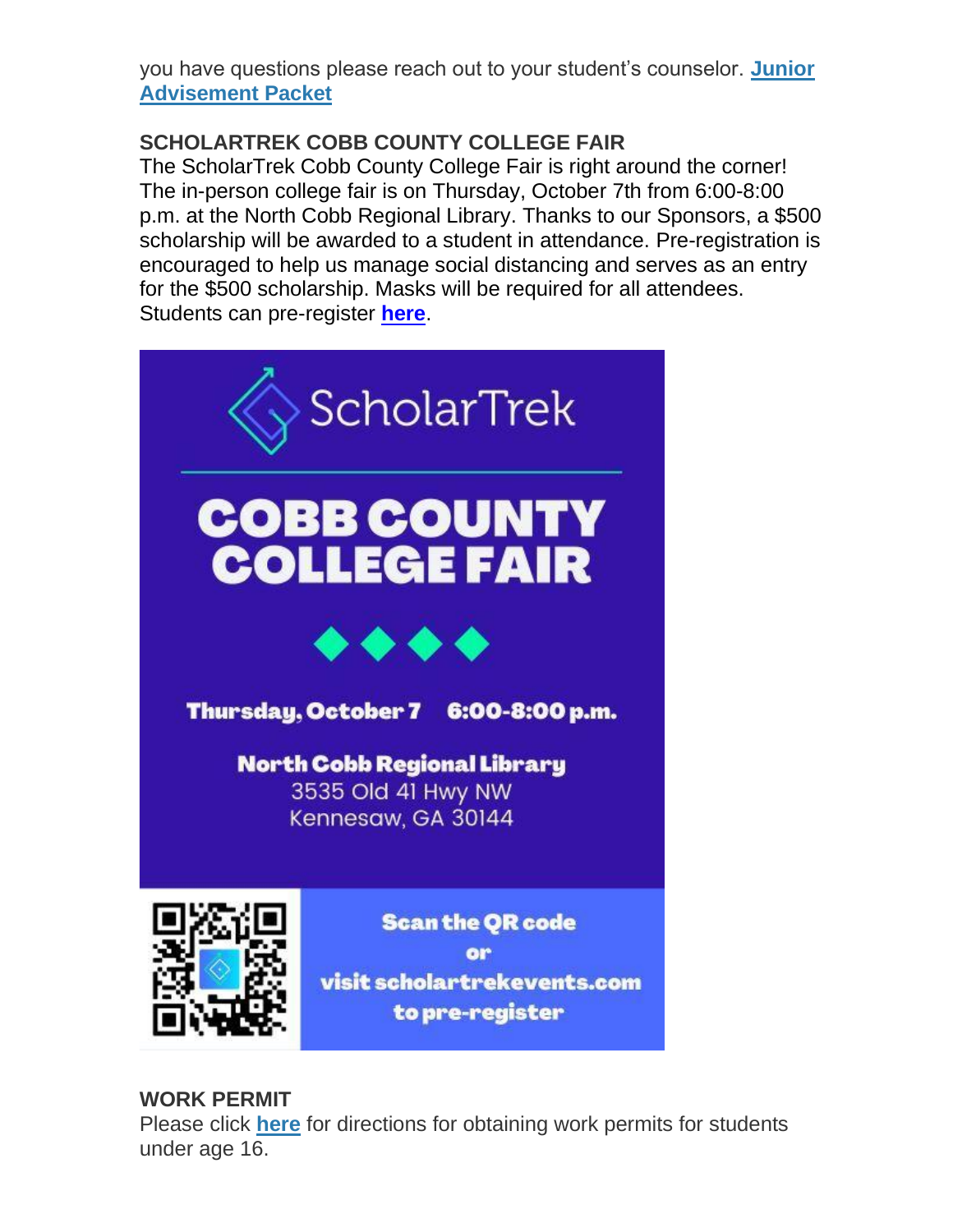# **FINE ARTS**

#### **BAND**

Congratulations to our Harrison Bands for an awesome Fall concert before the September break. They were exceptional!

#### **ORCHESTRA**

Congratulations to our Harrison Orchestra for an awesome Fall concert before the September break. Our Hoyas were excellent!

#### **THEATRE**

Congratulations to our theatre team for being recognized as a Gold Honor Troupe. This award is for our theater team's work on the stage as well as in our community. Way to go!

### **SPORTS**

Congratulations to the following athletic programs for their recent wins and strong performances:

- Volleyball for their win over Villa Rica 2-0 on Sept 23, with a strong team and individual performances.
- XC girls and boys teams for competing in the Wingfoot Classic and the Kowboy Classic over the break at Osceola HS, Kissimmee, FL. There were strong individual and team performances.
- Softball for their wins over North Paulding 3-0 on Sept 22; Marietta HS on Senior Night, Sept 23, Game 1 16-0 and Game 2 12-0, with a strong team and individual performances.

### **BOYS BASKETBALL**

Boys Basketball Tryouts October 25th and 26th 10th-12th grade 6:25 - 7:55 AM in Hoya Center 9th grade 4:00 - 5:30 PM in Presidential Gym

#### **SWIM AND DIVE TEAM**

The Harrison High School H2oyas Swim and Dive team electronic registration is still open but will be closing this week on Thursday, October 7th.

Whether you're a returning member or new to joining our team, the registration process is simple and takes only a few minutes. Go to **[www.h2oyas.com](http://url503.cobbk12.org/ls/click?upn=oq5wnnHoD1NAxpT8rNAGXJ4UIUlo-2BX7N8NItM7NJuCg-2B09jX7BnUIPuk8ZI9yTX7rNLs-2FpDwuHY11cMZmWHwRA-3D-3D7HmQ_W-2BfLYUoUwwI1tuGClKRhhPOSepcZIFoXnUIMjiA717kQ1i13BNQTwwJ9cl-2BWArXrjMDzmdYDAz26vF1M-2BNMQlgVtsZ7Z2Envq6N47pOd88F7NAti4aZ2XDRKTJA7ZhjhEayRUwadbHvdDUfyQEsfAlQ-2BxH8ZS3z7k9XCVmtvYaRb43QiBsLxq5E4qoIzDwda-2B7MqznLSPGn3RJWHD-2FxGAujvfZiXdssTstVYILZ4ICnMlaMKA1jPesyD-2BCa5pd-2FpREgVX-2FGPigkbGifpXL-2BP-2Fg-3D-3D)** [t](http://url503.cobbk12.org/ls/click?upn=w1gdoDmrpuqo5Pl2RhLapJ-2Bmt-2Fw5NAg9xTdPfajy-2FbA-3DrqJU_W-2BfLYUoUwwI1tuGClKRhhPOSepcZIFoXnUIMjiA717kQ1i13BNQTwwJ9cl-2BWArXrjMDzmdYDAz26vF1M-2BNMQlgVtsZ7Z2Envq6N47pOd88F7NAti4aZ2XDRKTJA7Zhjhc0owf2zQaH9-2BSMJQ2GV-2BJNLicSSvBLpoKYjsS8lXcg8aG3g6i68IfTHG6dr80lRJmC44tDDsZHzXY2BP5l3pXH3MAATcqbBwux171UCAYVUJoyPKfQdKqop4kXrcP3wKJahpx1HV6j7lN8rFI8tDqA-3D-3D)o find further information and register.